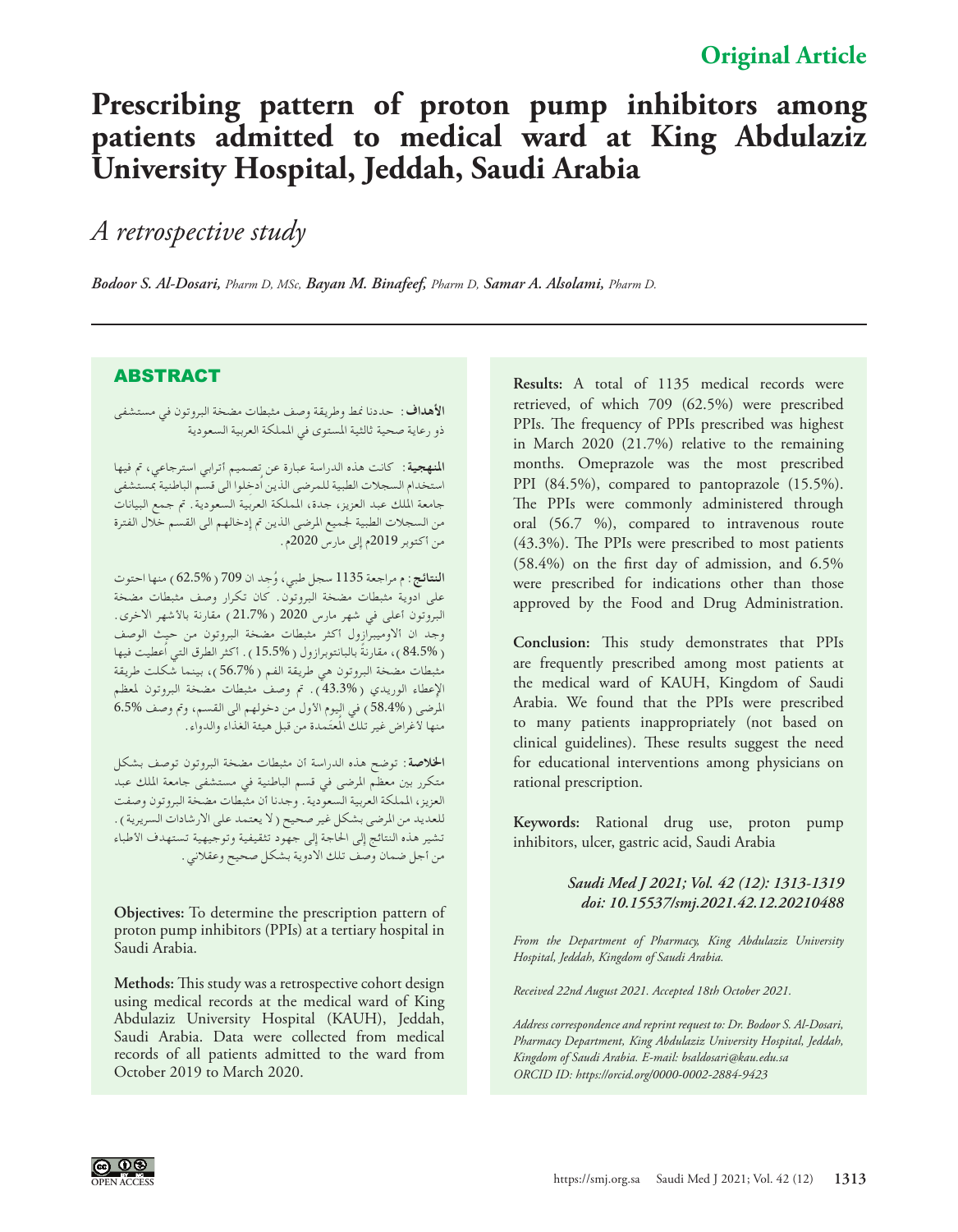Proton pump inhibitors (PPIs) are drugs used in<br>the management of dyspepsia, gastro-oesophageal<br>reflux discase (CEPD), paptic ulser discase and unner reflux disease (GERD), peptic ulcer disease, and upper gastrointestinal bleeding.[1](#page-5-0) Proton pump inhibitors belong to a class of drugs also utilized as prophylactic agents in patients taking non-steroidal antiinflammatory drugs (NSAIDs)[.1](#page-5-0) A common example of the PPIs approved by the United States Food and Drug Administration include omeprazole, esomeprazole, lansoprazole, rabeprazole, and pantoprazole. Although these drugs have been demonstrated to be the cornerstone in the management of gastric acid-related disorders, they differ in their pharmacokinetics, pharmacodynamics, and interactions with other medications.<sup>1</sup> The most common side effects of PPIs are constipation, headache, abdominal pain, flatulence, and diarrhoea, which are mild and self-limiting. Moreover, chronic PPI therapy carries an increased risk of hip fractures, communityacquired pneumonia, *Clostridium difficile* infection, gastric carcinoids, and hypomagnesemia.<sup>[2](#page-5-1)[,3](#page-5-2)</sup>

Proton pump inhibitors are among the most frequently prescribed medications for ulcer management in clinical practice.<sup>4,5</sup> A previous study reported that more than 113 million PPIs were prescribed worldwide in 2009[.4](#page-5-3) This estimate is expected to increase in the recent years. Over the past few years, PPI prescriptions have consistently increased in hospitals and ambulatory care settings.<sup>1</sup> Given their common use in clinical practice, easy availability, high efficacy, and competitive marketing, PPIs are prone to be prescribed and misused.[6](#page-5-5) Many drug utilization studies have reported the widespread inappropriate use of PPIs,which could lead to serious and poor health outcomes.<sup>7-10</sup> Therefore, research is needed to investigate the use of PPIs in clinical settings.

The prescription pattern of PPIs has been investigated worldwide, including the Middle East.<sup>7-12</sup> Despite the introduction of a standard guideline for prescribing PPIs, findings from the previous studies indicated patients' need for appropriate prescription and use of PPIs. In Saudi Arabia, data related to PPI prescription are limited to those reported in the literature. The few available studies showed that PPIs were frequently prescribed to patients in tertiary hospitals, to inpatients and outpatients, and by community pharmacies. $12-14$  $12-14$ 

**Disclosure.** Authors have no conflict of interests, and the work was not supported or funded by any drug company.

However, more studies on the prescription pattern of PPIs are needed because of the increasing use of PPIs and need to improve drug safety in Saudi Arabia[.15](#page-5-10) Therefore, we aimed to assess the prescription patterns of PPIs in patients admitted to the medical wards (internal medicine) of King Abdulaziz University Hospital (KAUH), Jeddah, Saudi Arabia. Our secondary aim was to evaluate the appropriateness of prescribing PPIs to these patients.

**Methods.** A retrospective cohort study was conducted using data from the electronic medical records of all adult patients admitted to the medical wards (male and female wards) in KAUH, between October 2019 and March 2020. King Abdulaziz University Hospital is the largest tertiary care hospital in the Western region of Saudi Arabia.[16](#page-5-11) As of February 2021, the hospital has a capacity of 1,067 beds and 12 medical departments[.16](#page-5-11)

Data from medical records that indicated PPI prescriptions were extracted and included in the study. Patient records that did not indicate any PPI prescription were excluded.

The authors designed a data collection tool based on the study aims, medical records, and discussion with an expert on the subject matter. The collection tool was tested for face validity among 30 personnel recruited from the department of medical records. It was presented to the participants, who were asked to provide review and feedback regarding the wordings, relevance, and appropriateness of the included items for achieving the study objectives. The tool was updated on the basis of the feedback received from the participants. The collected information included the patients' demographics (age and gender); clinical data; type, dose, route of administration, frequency of administration, commencement date of administration, and indication for administration of PPI; investigation and findings prior to diagnosis; use of PPIs before admission; duration of PPI use; and co-prescription with any of the following: clopidogrel, NSAIDs, steroids, calcium carbonate, or ferrous sulphate. Data collection and prescription validation were performed by 3 doctors (B.A., B.B., and S.A.) of whom one has a Master degree in clinical pharmacy and is a board certified critical care pharmacist (B.A.).

The PPI utilisation pattern was evaluated by dividing the number of patients who received PPIs by the total number of patients admitted to the ward throughout the study period. The prescription pattern of each PPI was determined by calculating the percentage of the PPI prescribed with respect to the total number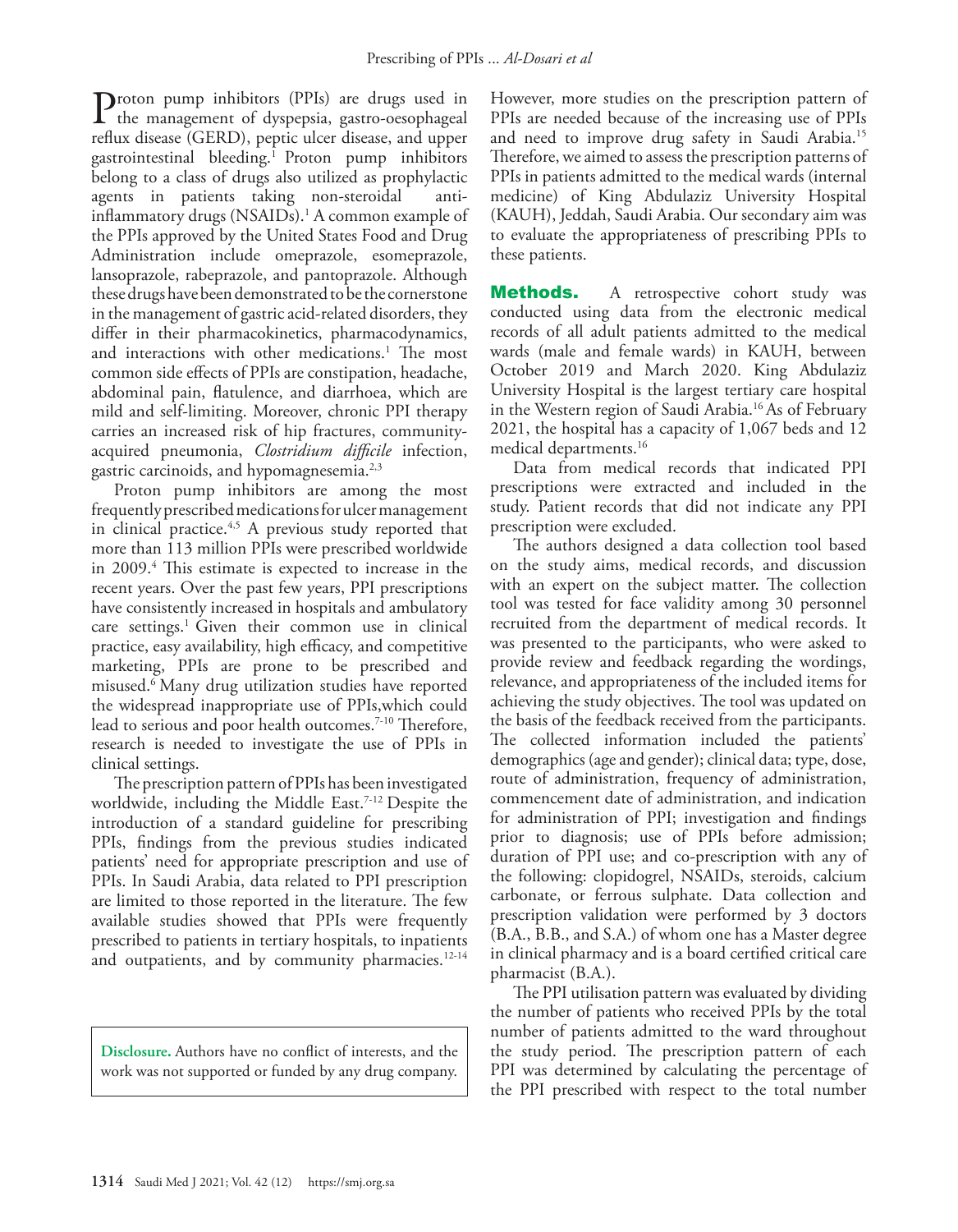of PPIs prescribed to the patients during the study period. We also assessed the appropriateness of the PPI prescribed in the patients by comparing the regimen of the prescribed PPI (right dose, frequency, route, time, diagnosed indication, and drug interaction) with the recommendations provided in the UpToDate and Micromedex online databases and National Institute for Health and Care Excellence guidelines for PPI use.[17](#page-5-12)[-19](#page-5-13) The guidelines and recommendations provide dosage information on PPIs for the management of GERD (erosive and non-erosive), peptic ulcer disease, functional dyspepsia, and severe esophagitis. The research protocol was reviewed and approved by the research ethics committee of KAUH (reference No. 368-20). Owing to the retrospective nature of this study, consent from the participants was not required. However, we ensured the confidentiality of their data through the collection of de-identified information from their records.

*Statistical analysis.* Data analysis was performed using IBM SPSS Statistics Version 25.0 for Windows (IBM Corp., Armonk, NY). Data were analyzed using descriptive statistics. Continuous data were expressed as mean (standard deviation [SD]) or median (interquartile range [IQR]); and categorical data, as percentages and frequencies. Charts were created using GraphPad Prism version 5.01 for Windows (GraphPad Software Inc., San Diego, CA, www.graphpad.com).

**Results.** A total of 1135 medical records were retrieved at KAUH during the study period. We identified the records of 709 (62.5%) patients who received PPIs during admission to the medical ward. Of these patients, 362 (51.1%) were male and 347 (48.9%) were female, and 365 (51.5%) were aged ≥60 years. The patients' demographic characteristics are summarized in **Table 1**.

*Prescription pattern of PPIs.* An age-wise decline in the number of PPI prescriptions was observed, in which the highest prescription rates were recorded in patients aged >60 (51.5%) years and lowest prescription rates were recorded in patients aged <20 (2.3%) years. **Figure 1** demonstrates the age-wise pattern of PPI prescription pattern during the study period. The frequency of PPI prescription in the patients was observed during the study period. It was highest in March 2020 (21.7%) compared with the other months in the same year. Of all the patients, 62% received PPI prescriptions per month (over the 5-month period). **Figure 2** demonstrates the PPI prescription pattern during the study period.

We found only 2 types of PPIs (omeprazole and pantoprazole) prescribed to the patients during the

Table 1 - Demographic characteristics of the patients (N=709).

| Variables                             | n(%)       |
|---------------------------------------|------------|
| Gender                                |            |
| Female                                | 347 (48.9) |
| Male                                  | 362 (51.1) |
| Age group (years)                     |            |
| <20                                   | 16(2.3)    |
| 20-39                                 | 127 (17.9) |
| 40-59                                 | 201 (28.3) |
| 60 years and above                    | 365 (51.5) |
| Indication for proton pump inhibitors |            |
| Eradication of Helicobacter pylori    | 3(0.4)     |
| Gastroesophageal reflux disease       | 5(0.7)     |
| Peptic ulcer disease                  | 18 (2.5)   |
| Peptic ulcer prophylaxis              | 6(0.8)     |
| Stress ulcer prophylaxis              | 7(1.0)     |
| Heartburn                             | 3(0.4)     |
| Not documented                        | 617(87.0)  |
| Others                                | 46(6.5)    |







Figure 2 - Proton pump inhbitors utilization pattern from October 2019 to March 2020 at the medical ward of King Abdulaziz University Hospital. PPIs: proton pump inhibitors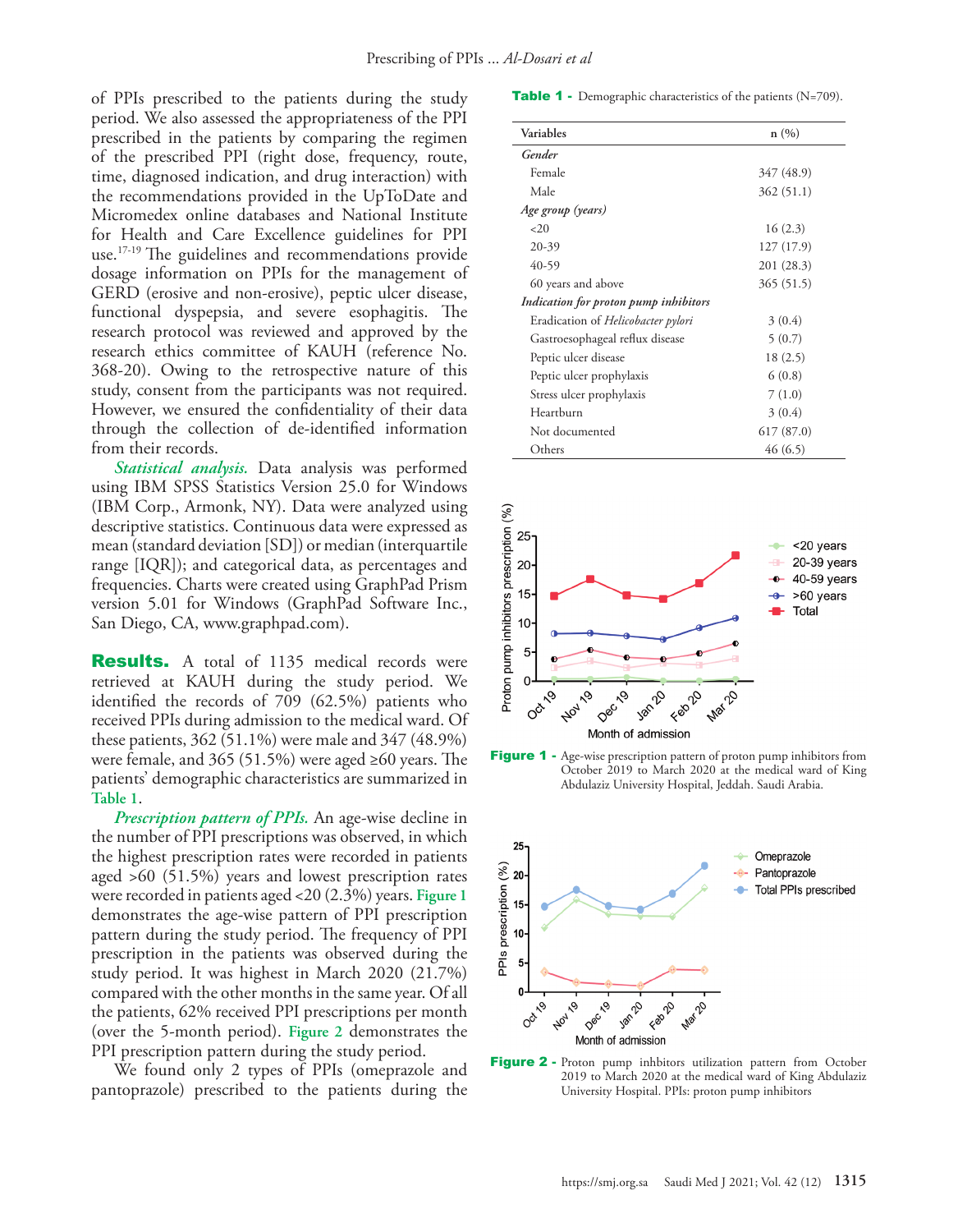5-month study period. Omeprazole (84.5%) was determined to be more frequently prescribed than pantoprazole (15.5%). In terms of dosage, omeprazole was prescribed more frequently at 40 mg (81.9%), followed by 20mg (15.1%), and then 80 mg (2.7%). The frequency of oral route prescriptions was relatively higher (56.7%) than that of the intravenous route (43.3%) and mostly ordered once daily (76.3%; **Table 2**). The PPIs were prescribed to most of the patients (58.4%) on the first day of admission to the medical ward. Only 0.3% were prescribed following the diagnostic investigation to confirm the indication. The indication of use was documented in 13% of the patients. However, for 87% of the patients, indication for PPI use was not reported.

The most common duration of PPI administration during admission was >1 week in 51% of the admitted patients. Proton pump inhibitors were also prescribed in 48% of the patients at hospital discharge, of whom 92% use PPIs for 1 to 3 months (**Table 3**). The medical records of all the patients indicated that 48.8% of the patients were using PPIs before their admission to the hospital (as outpatients). The medication histories showed that 16.2% of the patients used PPIs for 1 to 3 months and 13% used PPIs for >1 year.

*Co-prescription with PPIs.* The most frequently coprescribed medication with PPIs was aspirin (33.6%). The other drugs co-prescribed with PPIs included prednisolone, meloxicam, clopidogrel, ferrous sulphate,

Table 2 - Prescription pattern of proton pump inhibtors at the medical ward of King Abdulaziz University Hospital, Jeddah, Kingdom of Saudi Arabia.

| Variables                   | Omeprazole | Pantoprazole | <b>Total PPIs prescribed</b>                                                                                                                            |
|-----------------------------|------------|--------------|---------------------------------------------------------------------------------------------------------------------------------------------------------|
| Route of administration     |            |              |                                                                                                                                                         |
| Intravenous                 | 260 (36.7) | 46 (6.6)     | 307 (43.3)                                                                                                                                              |
| Per oral                    | 339 (47.8) | 63(8.9)      | 402 (56.7)                                                                                                                                              |
| Dose                        |            |              |                                                                                                                                                         |
| $120$ mg                    | 1(0.1)     | 0(0)         | 1(0.1)                                                                                                                                                  |
| $20 \text{ mg}$             | 94 (13.2)  | 13(1.8)      | 107(15.1)                                                                                                                                               |
| $40 \text{ mg}$             | 485 (68.4) | 96 (13.5)    | 581 (81.9)                                                                                                                                              |
| 8 <sub>mg</sub>             | 1(0.1)     | 0(0)         | 1(0.1)                                                                                                                                                  |
| $80 \text{ mg}$             | 18(2.5)    | 1(0.1)       | 19(2.7)                                                                                                                                                 |
| Frequency of administration |            |              |                                                                                                                                                         |
| b.i.d                       | 132 (18.6) | 21(3.0)      | 153 (21.6)                                                                                                                                              |
| Inf                         | 11(1.6)    | 0(0)         | 11(1.6)                                                                                                                                                 |
| o.d                         | 452 (63.8) | 89 (12.6)    | 541 (76.3)                                                                                                                                              |
| t.i.d                       | 3(0.4)     | 0(0)         | 3(0.4)                                                                                                                                                  |
|                             |            |              | Values are presented as number and percentage (%). PPIs: proton pump<br>talethas as det de mater detho Taff taffacte as each case dethoset de 9 stasses |

inhibtors, b.i.d: twice daily, Inf: infusion. o.d: once daily, t.i.d: 3 times daily.

steroids, and calcium carbonate. Patients who were given clopidogrel more frequently received pantoprazole (42%) than omeprazole (**Figure 3**).

*Inappropriate PPI prescription.* In this study, 6.5% of the PPIs prescribed were indicated for complaints other than those approved by the reference guidelines used for this study. Such complaints included coffee ground emesis, nausea and vomiting, epigastric pain, gastritis, irritable bowel syndrome, bleeding, oesophageal varices, stomach cancer, and melena with no gastrointestinal bleeding.

**Discussion.** Currently, there is lack of information in the literature describing the prescription pattern of PPIs in patients admitted to the medical wards of KAUH. We found that PPIs were prescribed in approximately 60% of the patients. The frequency of PPI prescriptions over the 5-month period was highest in March 2020 among the other months in the same year. Omeprazole and pantoprazole were the most frequently prescribed PPIs among the patients. Proton pump inhibitors were mainly prescribed on the first day of admission at the medical ward in approximately 58% of the patients. We also found that 6.5% of the PPI prescriptions were inappropriate. Therefore, our findings showed that PPIs are frequently prescribed to most patients at the medical wards of KAUH. The inappropriate prescriptions suggest the need for prescribers to adhere to official monographs and guidelines to ensure rationale prescription and safe drug use in Saudi Arabia.

We found that PPIs were prescribed almost equally in terms of frequency for both male and female patients, most of whom were aged 60 years. This result is consistent with that of a similar study conducted at a

Table 3 - Duration of proton pump inhibitors (PPIs) used among the participants (N=790).

| Duration of PPI use   | n(%)     |
|-----------------------|----------|
| During admission      |          |
| $1-3$ days            | 122(17)  |
| 4-7 days              | 104 (14) |
| >7 days               | 365 (51) |
| 1 month               | 49(6.9)  |
| >1 month              | 69(9.7)  |
| At point of discharge |          |
| $6-29$ days           | 24(6.9)  |
| $1-3$ months          | 317 (92) |
| 4-6 months            | 4(1.16)  |
| 12 months             | 1(0.2)   |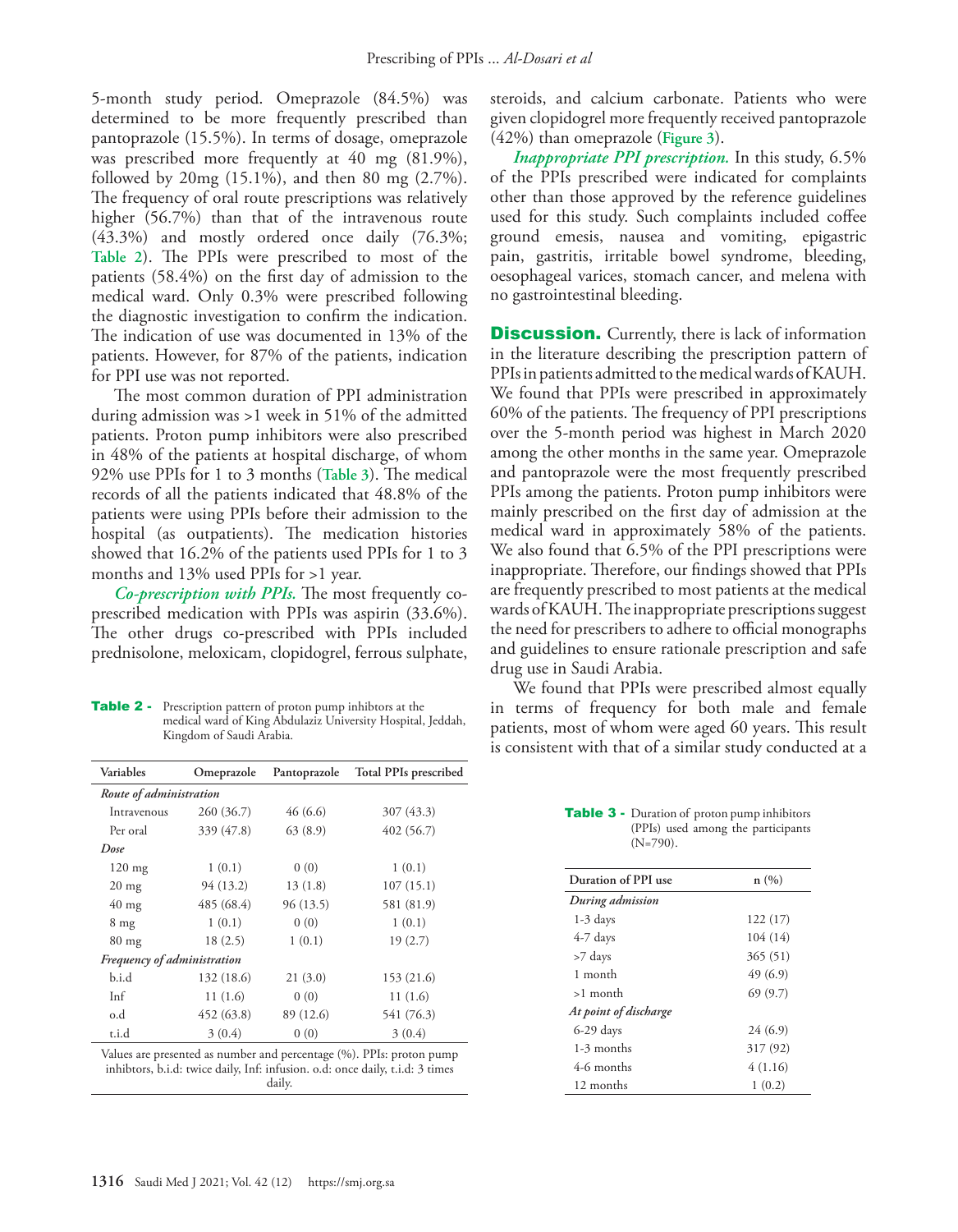

Figure 3 - Co-prescription pattern of proton pump inhibitors with other medications.

teaching hospital in South India,<sup>20</sup> supporting the equal prevalence of ulcer between the genders.<sup>21</sup> However, a previous study conducted at Aseer Central Hospital, Abha, Saudi Arabia,<sup>13</sup> reported a higher proportion of female patients who received PPIs. The variation could be due to the differences in study aims and target population. The study excluded patients who were previously taking PPIs or those already diagnosed with gastrointestinal disorders[.13](#page-5-14)

In this study, omeprazole and pantoprazole were the most frequently prescribed types of PPI in the medical ward, with the former having a higher prescription frequency than the latter. The common use of these drugs in the present study may reflect prescribers' good knowledge of omeprazole and the widespread use and availability of the 2 drugs in Saudi Arabia, as reported in similar studies in Saudi Arabia.<sup>13</sup> This finding shows that both older (omeprazole) and newer PPIs (pantoprazole) are utilized in the facility.

Although the oral route of administration was the most recommended in this setting, we found that PPIs were given to approximately 40% of the patients through the intravenous route. The same experience was reported by a previous study at a tertiary hospital in Saudi Arabia.<sup>[13](#page-5-14)</sup> However, a retrospective cohort study at a teaching hospital in the United States reported that 71% of patients received pantoprazole intravenously[.22](#page-6-2) Although no consensus has been reached among most gastroenterology associations,[23](#page-6-3) the outcomes of some randomized controlled trials supported the clinical benefits of PPI administration through the intravenous

route in acute cases of acid-related disorders.<sup>[23](#page-6-3)[-25](#page-6-4)</sup> Intravenous use of PPIs in this setting may be described as inappropriate, but this theory requires further study to investigate the suitability of intravenous administration of pantoprazole, considering the specific circumstances of patients and indications for administration. Furthermore, interventions to improve rational drug prescription are thus needed among prescribers to improve patient safety.

Half of the patients in this study received PPI on their first day of hospital admission, but the indication for PPI use was rarely documented in their medical records. In addition, we found that diagnostic investigation was conducted in only 5.8% of the patients before PPIs were prescribed, and many patients received PPIs for indications other than those recommended by the guidelines. These results suggest that PPIs are used inappropriately in a significant number of patients and a potential cause of error during medication reconciliation at the time of transition of care for patients in the hospital setting. Our findings are consistent with those of previous studies reported by Akram et al<sup>26</sup> and Madi et al.<sup>[8](#page-5-15)</sup>

The duration of PPI administration during admission was >1 week in half of the patients, and 92% of the patients received PPIs for 1 to 3 months as a take-home medication after hospital discharge. These findings are alarming, as prolonged use of PPIs could lead to adverse events.<sup>[1](#page-5-0)</sup> This inappropriate prescription pattern of PPIs with no clear indication is probably due to the many physicians who continue to prescribe PPIs, considering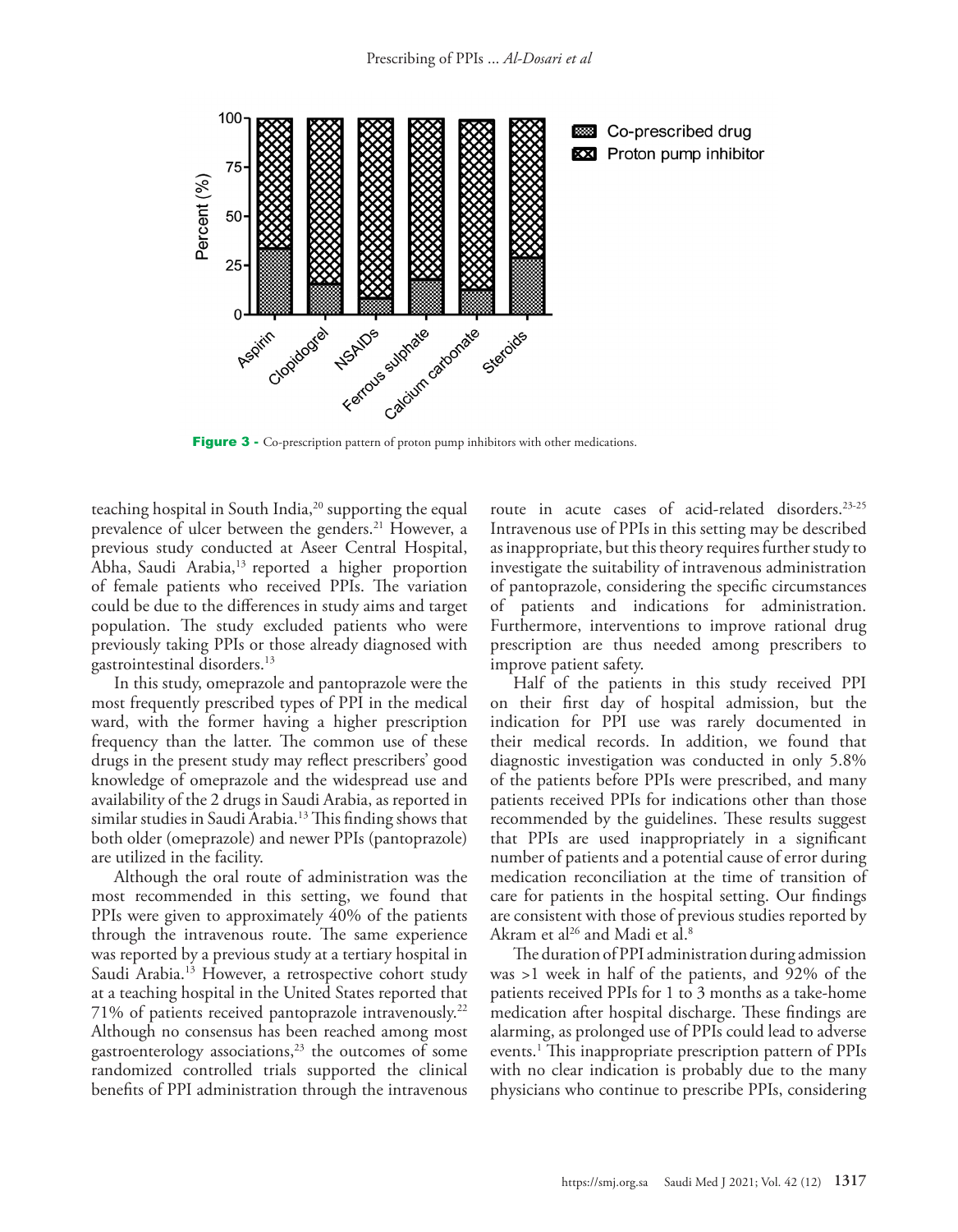them as safe and harmless without assessment of the risk of the side effects of long-term therapy.

We found co-prescriptions of PPIs with potentially interacting drugs such as ferrous sulphate and clopidogrel. Proton pump inhibitors could decrease the absorption of minerals and vitamins, including ferrous sulphate, which leads to sub-optimal efficacy.<sup>[27](#page-6-6)[-29](#page-6-7)</sup> Similarly, in a randomized clinical crossover trial that involved patients with myocardial infarction, omeprazole-clopidogrel co-prescription was reported to show significant pharmacodynamic interactions that resulted in reduced antiplatelet efficacy.

*Practical implications of the study.* This is the first study to describe the PPI prescription pattern at KAUH, Jeddah, Saudi Arabia. Our findings suggest the need for physicians to adhere to the current guidelines for prescribing PPIs to prevent the increase of the burden from drug-related complications.<sup>[30](#page-6-8)</sup>

An educational program on the proper use and side effects of the long-term use of PPIs, development of a protocol for prescribing PPIs for medically admitted patients, and involvement of medication safety officers in monitoring the prescription patterns of PPIs should be implemented to control the use of PPIs in hospital settings.<sup>8</sup>

We observed much missing information in the retrieved medical records. Therefore, proper documentation of patient profiles and medication histories and details about the drugs are needed.<sup>31</sup>

*Study limitations.* The retrospective design of the present study are associated with inherent shortcomings such as missing data. Provided this limitation, many patients might have received PPIs for a recommended indication that was not reported.

In conclusion, our study demonstrate that PPIs were frequently prescribed to most patients at the medical wards of KAUH. We found that PPIs were prescribed inappropriately (not based on clinical guidelines) to many patients.

We suggest the implementation of educational interventions for physicians on rational prescription and adherence to the recommendations in official monographs and to the guidelines for PPI use.

Acknowledgment. *We would like to thank Scribendi (https:// www.scribendi.com) for English language editing.*

### References

<span id="page-5-0"></span> 1. [Savarino V, Marabotto E, Zentilin P, Furnari M, Bodini G,](https://www.tandfonline.com/doi/full/10.1080/17512433.2018.1531703)  [De Maria C, et al. Proton pump inhibitors: use and misuse](https://www.tandfonline.com/doi/full/10.1080/17512433.2018.1531703)  in the clinical setting. *[Expert Rev Clin Pharmacol](https://www.tandfonline.com/doi/full/10.1080/17512433.2018.1531703)* 2018; 11: [1123-1134.](https://www.tandfonline.com/doi/full/10.1080/17512433.2018.1531703)

- <span id="page-5-1"></span> 2. Fossmark R, Martinsen TC, Waldum HL. Adverse effects of proton pump inhibitors-evidence and plausibility. *Int J Mol Sci* 2019; 20: 5203.
- <span id="page-5-2"></span> 3. Liu Y, Zhu X, Li R, Zhang J, Zhang F. Proton pump inhibitor utilisation and potentially inappropriate prescribing analysis: insights from a single-centred retrospective study. *BMJ Open* 2020; 10: e040473.
- <span id="page-5-3"></span> 4. Katz MH. Failing the acid test: Benefits of proton pump inhibitors may not justify the risks for many users. *Arch Intern Med* 2010; 170: 747-748.
- <span id="page-5-4"></span> 5. [Hálfdánarson ÓÖ, Pottegård A, Björnsson ES, Lund SH,](https://www.ncbi.nlm.nih.gov/pmc/articles/pmid/29872455/)  [Ogmundsdottir MH, Steingrímsson E, et al. Proton-pump](https://www.ncbi.nlm.nih.gov/pmc/articles/pmid/29872455/)  [inhibitors among adults: a nationwide drug-utilization study.](https://www.ncbi.nlm.nih.gov/pmc/articles/pmid/29872455/)  *Therap Adv Gastroenterol* [2018; 11: 1756284818777943.](https://www.ncbi.nlm.nih.gov/pmc/articles/pmid/29872455/)
- <span id="page-5-5"></span> 6. [Savarino V, Marabotto E, Zentilin P, Furnari M, Bodini G, De](https://www.minervamedica.it/index2.t?show=R10Y2018N05A0386)  [Maria C, et al. The appropriate use of proton-pump inhibitors.](https://www.minervamedica.it/index2.t?show=R10Y2018N05A0386)  *Minerva Medica* [2018; 109: 386-399.](https://www.minervamedica.it/index2.t?show=R10Y2018N05A0386)
- <span id="page-5-6"></span> 7. [O'Mahony L, Yelverton E. Prescribing of proton pump](https://pubmed.ncbi.nlm.nih.gov/31411014/)  [inhibitors in an Irish general practice.](https://pubmed.ncbi.nlm.nih.gov/31411014/) *Ir Med J* 2019; 112: 932.
- <span id="page-5-15"></span> 8. [Madi L, Ahmed Elhada AH, Alrawashdeh H, Ahmed A](https://www.ncbi.nlm.nih.gov/pmc/articles/pmid/31367645/)  [Prescribing pattern of proton pump inhibitors in Qatar](https://www.ncbi.nlm.nih.gov/pmc/articles/pmid/31367645/)  [rehabilitation institute: A retrospective study.](https://www.ncbi.nlm.nih.gov/pmc/articles/pmid/31367645/) *J Res Pharm Pract*  [2019; 8: 101-104.](https://www.ncbi.nlm.nih.gov/pmc/articles/pmid/31367645/)
- 9. Jarbøl DE, Lykkegaard J, Hansen JM, Munck A, Haastrup P[F. Prescribing of proton-pump inhibitors: Auditing the](https://academic.oup.com/fampra/article-lookup/doi/10.1093/fampra/cmz025)  [management and reasons for prescribing in Danish general](https://academic.oup.com/fampra/article-lookup/doi/10.1093/fampra/cmz025)  practice. *Fam Pract* [2019; 36: 758-764.](https://academic.oup.com/fampra/article-lookup/doi/10.1093/fampra/cmz025)
- <span id="page-5-7"></span>10. [Kazberuk M, Brzósko S, Hryszko T, Naumnik B. Overuse of](https://publisherspanel.com/icid/1222106)  [proton pump inhibitors and its consequences.](https://publisherspanel.com/icid/1222106) *Postepy Hig Med Dosw (Online)* [2016; 70: 1112-1116.](https://publisherspanel.com/icid/1222106)
- 11. [Gamelas V, Salvado V, Dias L. Prescription Pattern of Proton](https://www.ncbi.nlm.nih.gov/pmc/articles/pmid/30976616/)  [Pump Inhibitors at Hospital Admission and Discharge.](https://www.ncbi.nlm.nih.gov/pmc/articles/pmid/30976616/) *GE Port J Gastroenterol* [2019; 26: 114-120.](https://www.ncbi.nlm.nih.gov/pmc/articles/pmid/30976616/)
- <span id="page-5-8"></span>12. [Ali MD, Ahmad A. A retrospective study on prescribing pattern](https://onlinelibrary.wiley.com/doi/abs/10.1111/jphs.12369)  [and cost analysis of proton-pump inhibitors used among adults](https://onlinelibrary.wiley.com/doi/abs/10.1111/jphs.12369)  of Saudi Arabia. *[J Pharm Health Serv Res](https://onlinelibrary.wiley.com/doi/abs/10.1111/jphs.12369)* 2020; 11: 343–347.
- <span id="page-5-14"></span>13. [Alzahrani MA, Al Ghamdi BA, Al ahmari HS, Alqahtani EA,](https://www.aaspjournal.org/uploads/155/5925_pdf.pdf)  [Saleh AG, Ahmed MEK. The Prescribing Pattern of Proton](https://www.aaspjournal.org/uploads/155/5925_pdf.pdf)  [Pump Inhibitors by Non-gastroenterologists in a Tertiary](https://www.aaspjournal.org/uploads/155/5925_pdf.pdf)  [Teaching Hospital in the Kingdom of Saudi Arabia.](https://www.aaspjournal.org/uploads/155/5925_pdf.pdf) *JAASP* [2016; 5: 341-345.](https://www.aaspjournal.org/uploads/155/5925_pdf.pdf)
- <span id="page-5-9"></span>14. [Alhossan A, Alrabiah Z, Alghadeer S, Bablghaith S, Wajid](https://www.ncbi.nlm.nih.gov/pmc/articles/pmid/30766433/)  [S, Al-Arifi M. Attitude and knowledge of Saudi community](https://www.ncbi.nlm.nih.gov/pmc/articles/pmid/30766433/)  [pharmacists towards use of proton pump inhibitors.](https://www.ncbi.nlm.nih.gov/pmc/articles/pmid/30766433/) *Saudi Pharm J* [2019; 27: 225-228.](https://www.ncbi.nlm.nih.gov/pmc/articles/pmid/30766433/)
- <span id="page-5-10"></span>15. [Al-Worafi YM, ed. Drug safety in Saudi Arabia. In: Drug Safety](https://www.elsevier.com/books/drug-safety-in-developing-countries/al-worafi/978-0-12-819837-7)  [in Developing Countries. Elsevier; 2020. pp. 407-417](https://www.elsevier.com/books/drug-safety-in-developing-countries/al-worafi/978-0-12-819837-7).
- <span id="page-5-11"></span>16. King Abdulaziz University Hospital. About Hospital. [Updated 2021; Accessed 2021 June 4]. Available from: https://hospital. kau.edu.sa/Content-599-EN-38308
- <span id="page-5-12"></span>17. Wolters Kluwer. UpToDate. Evidence-based Clinical Decision Support. [Updated 2021; Accessed 2021 June 4]. Available from: https://www.wolterskluwer.com/en/solutions/uptodate
- 18. [International Business Machines Corporation \(IBM\).](https://www.ibm.com/watson-health/about/micromedex )  [Micromedex solutions. Watson Health. \[Updated 2021;](https://www.ibm.com/watson-health/about/micromedex )  [Accessed 2021 June 4\]. Available from URL: https://www.ibm.](https://www.ibm.com/watson-health/about/micromedex ) [com/watson-health/about/micromedex](https://www.ibm.com/watson-health/about/micromedex )
- <span id="page-5-13"></span>19. National Institute for Health and Care Excellence. Guidelines on PPI. [Updated 2021; Accessed 2021 June 4]. Available from: https://www.evidence.nhs.uk/search?q=guidelines+on+ppi